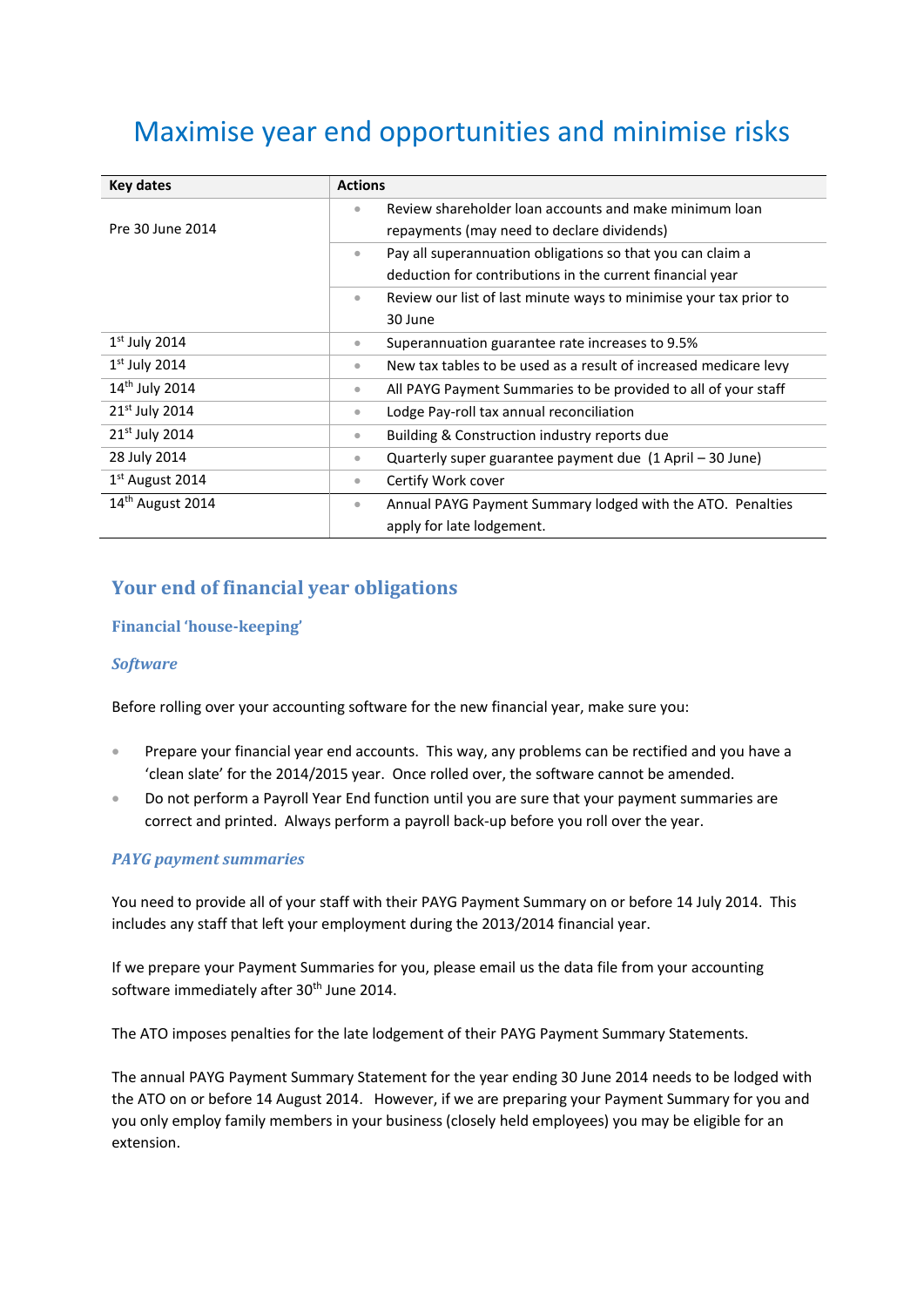#### *Reportable Fringe Benefits on PAYG Payment Summaries*

Where you have provided fringe benefits to your employees in excess of \$2,000 then you need to report the FBT grossed-up amount on their PAYG Payment Summary. This is referred to as a `Reportable Fringe Benefit' (RFB) amount and you will notice that a label is included on the PAYG Payment Summary for this purpose.

#### **Shareholder loan accounts**

If your company has made payments on behalf of a shareholder/associate or has advanced them funds, then you need to be wary of debit loan accounts. There are special tax rules that can treat debit loan accounts as taxable dividends in the hands of the shareholder or associate. When a dividend is triggered under these rules, it needs to be declared as income on the shareholder's personal tax return and will be taxed at their marginal tax rate.

The rules surrounding shareholder loan accounts are complex and it is important to talk to us as soon as possible if you think your company has made payments or advanced funds to shareholders or related parties. The rules can also apply if the company allows shareholders to use assets for less than market value.

If you have any shareholder loan accounts from prior years which were placed under complying loan agreements, the minimum loan repayments need to be made by 30 June 2013. It may be necessary for the company to declare dividends before 30 June 2013 to make these loan repayments.

#### **End of year stock take**

If your business is a trading entity that has stock on hand, you will need to carry out a stock take to record the value of stock on hand as at the  $30<sup>th</sup>$  June 2014.

#### **Beware of arrangements involving contractors - Superannuation guarantee and other tax obligations**

The use of contract labour has increased significantly over recent years. Many businesses however are failing to give adequate attention to the risk of misclassifying employees as contractors for tax purposes. What the parties decide to call the relationship is irrelevant for superannuation guarantee, payroll tax, or workers compensation - it is the characteristics of that relationship that determine liability

Where a business engages contractors and misinterprets the relationship, they can face significant liabilities and exposure to penalties and interest.

As a general rule of thumb, businesses that hire independent contractors are not responsible for PAYG withholding, superannuation guarantee, payroll tax and workers compensation obligations. However, the ATO's strict position on what is an employee for tax purposes has been upheld in a number of recent court cases to the detriment of the employer involved. Every business that employs contractors should have a process in place to ensure the correct classification of employment arrangements and review those arrangements over time.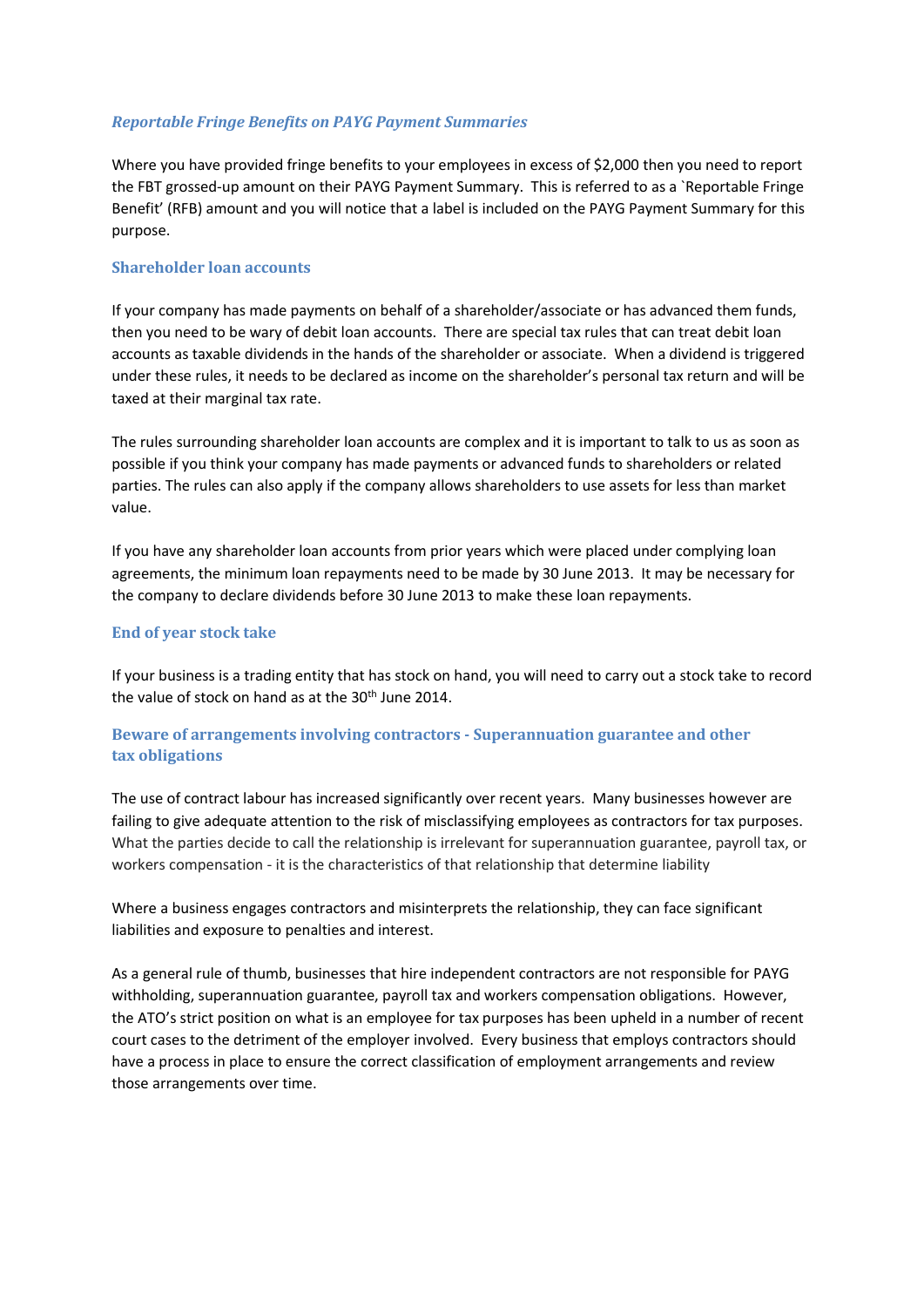#### **Building and construction industry reporting**

The new reporting regime for certain businesses in the building and construction industry came into effect from 1<sup>st</sup> July 2012. The main aim of these rules is to assist the ATO tackle the 'cash economy' by requiring these businesses to lodge an annual report setting out details of payments made to contractors.

The reporting rules apply to companies that carry on a business primarily in the building and construction industry. If these rules could potentially apply to your company, then it is a good idea to start recording the following details of all payments made to contractors from 1 July 2013 to 30<sup>th</sup> June 2014 for building and construction services:

- The ABN of the contractor, if known;
- The name and address of the contractor;
- The gross amount paid for the financial year, including GST; and
- The total GST included in the gross amount paid.

If you are required to report on payments made to contractors for the 2013/14 financial year, you must ensure that you complete and submit the Taxable Payments Annual report by 21<sup>st</sup> July 2014.

**If you need assistance in completing the annual report or are unsure as to whether these obligations apply to your business, please contact our office immediately.**

## **Changes that apply to the 2014/15 Financial Year**

#### **Superannuation Guarantee Increase**

Please note that the superannuation guarantee rate increases from 9.25% to 9.5% effective from the  $1<sup>st</sup>$ July 2014.

#### **Increase to the Medicare levy**

The medicare levy has been increased from 1.5% to 2% effective from the 1<sup>st</sup> July 2014. Therefore you need to ensure that you use the new tax tables for any payments made to employees after this date. If you are using an Accounting package to process your pay-roll you must ensure that you apply all relevant updates.

#### **Introduction of Temporary Levy on Higher Income Earners**

The 2014-15 budget introduced a Temporary Budget Repair levy of 2% that will apply to taxable income in excess of \$180,000. This in effect increases the top marginal tax rate (excluding the Medicare levy) from 45% to 47%.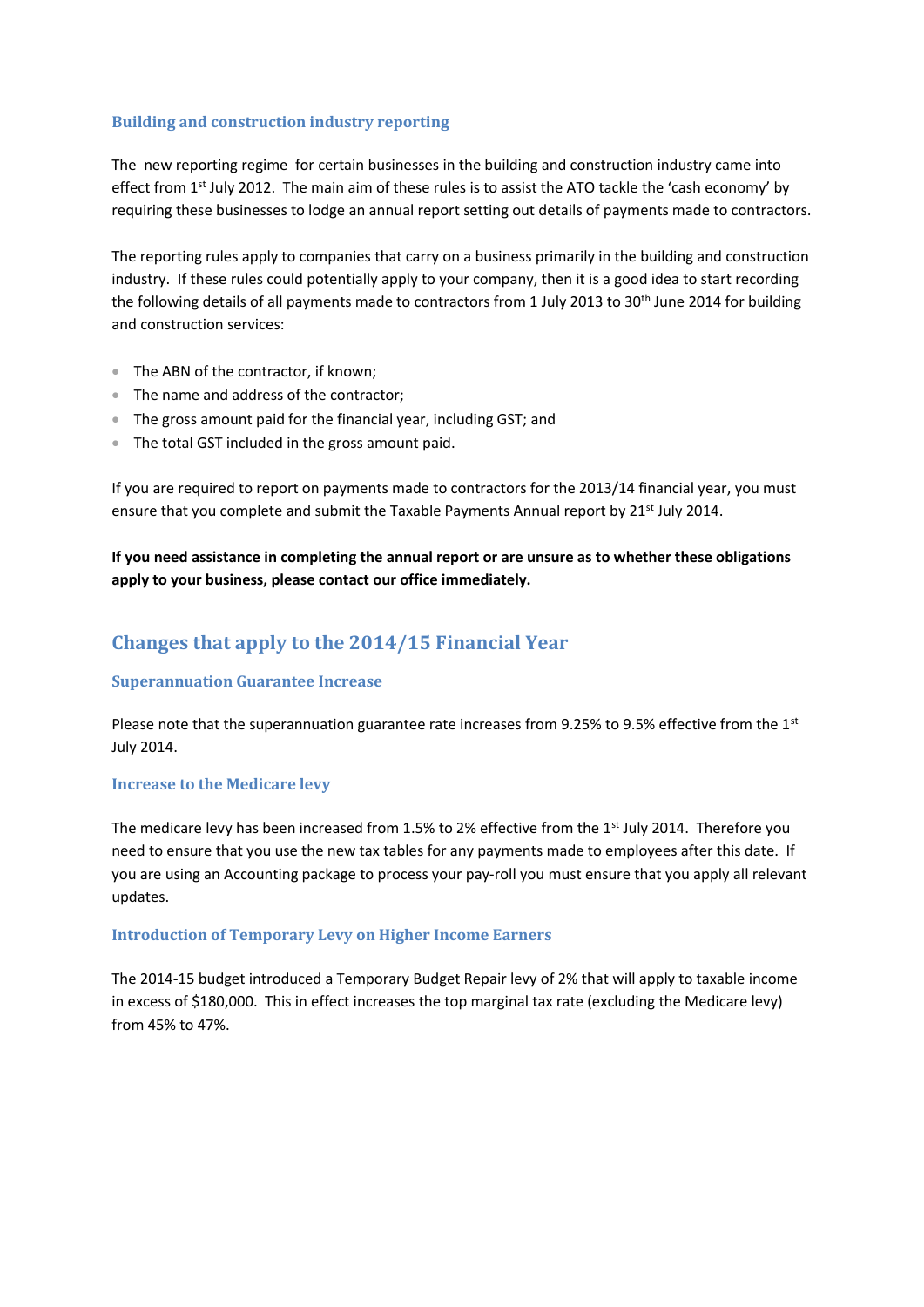## **Your end of financial year opportunities**

#### **Immediate write offs and deductions for small business**

Small Business Entities (operational businesses with an aggregated turnover below \$2 million) have access to a range of tax concessions. These concessions provide additional opportunities to maximise your tax deductions including immediate deductions for:

- Depreciable assets, including software, costing less than \$1,000.
- Prepaid expenses (such as rent, subscriptions, insurances or lease payments) where the payment is for a period of service which is 12 months or less and ends in the next income year.

**Now is the time to consider bringing forward expenditure on these items in order to reduce your tax liability for the 2014 year. Let us know if you would like to discuss how this will impact on your cash flow position.** 

#### **Last minute ways to minimise your tax**

- 1. **Write-off bad debts**. To be a bad debt, you need to have brought the income to account as assessable income, and given up all attempts to recover the debt. It needs to be written off your debtors' ledger by 30 June. If you don't maintain a debtors' ledger, a director's minute confirming the write-off is a good idea.
- 2. **Trading Stock.** Write off any stock that is damaged or obsolete. Complete a stock take (if you are not using the simplified trading stock rules) and remember that stock can be valued at the lower of cost, replacement, or net realisable value. You can use different methods for different stock items.
- 3. **Review your asset register and scrap any obsolete plant.** Check to see if obsolete plant and equipment is sitting on your depreciation schedule. Rather than depreciating a small amount each year, if the plant has become obsolete, scrap it and write it off before 30 June. Small Business Entities can choose to pool their assets and claim one deduction for each pool. This means you only have to do one calculation for the pool rather than for each asset. It also allows you to claim an immediate deduction for depreciating assets that are bought for less than \$1,000.
- 4. **Repairs, consumables (office stationery etc), trade gifts or donations***.* To claim a deduction for the 2013/2014 financial year, consider paying for any required repairs, replenishing consumable supplies, trade gifts or donations before 30 June.
- 5. **Pay June quarter employee super contributions** if you want to claim a tax deduction in the current year. The next quarterly superannuation guarantee payment is due on 28 July 2014. However, some employers choose to make the payment early to bring forward the tax deduction instead of waiting another 12 months.
- 6. **Superannuation.** Don't forget yourself. Superannuation can be a great way to get tax relief and still build your wealth position. Your personal or company sponsored contributions need to be received by the fund before June 30 to ensure deductibility.
- 7. **Capital gains and losses**. Neutralise the tax effect of any capital gains you have made during the year by realising any capital losses that you have. These need to be genuine transactions in order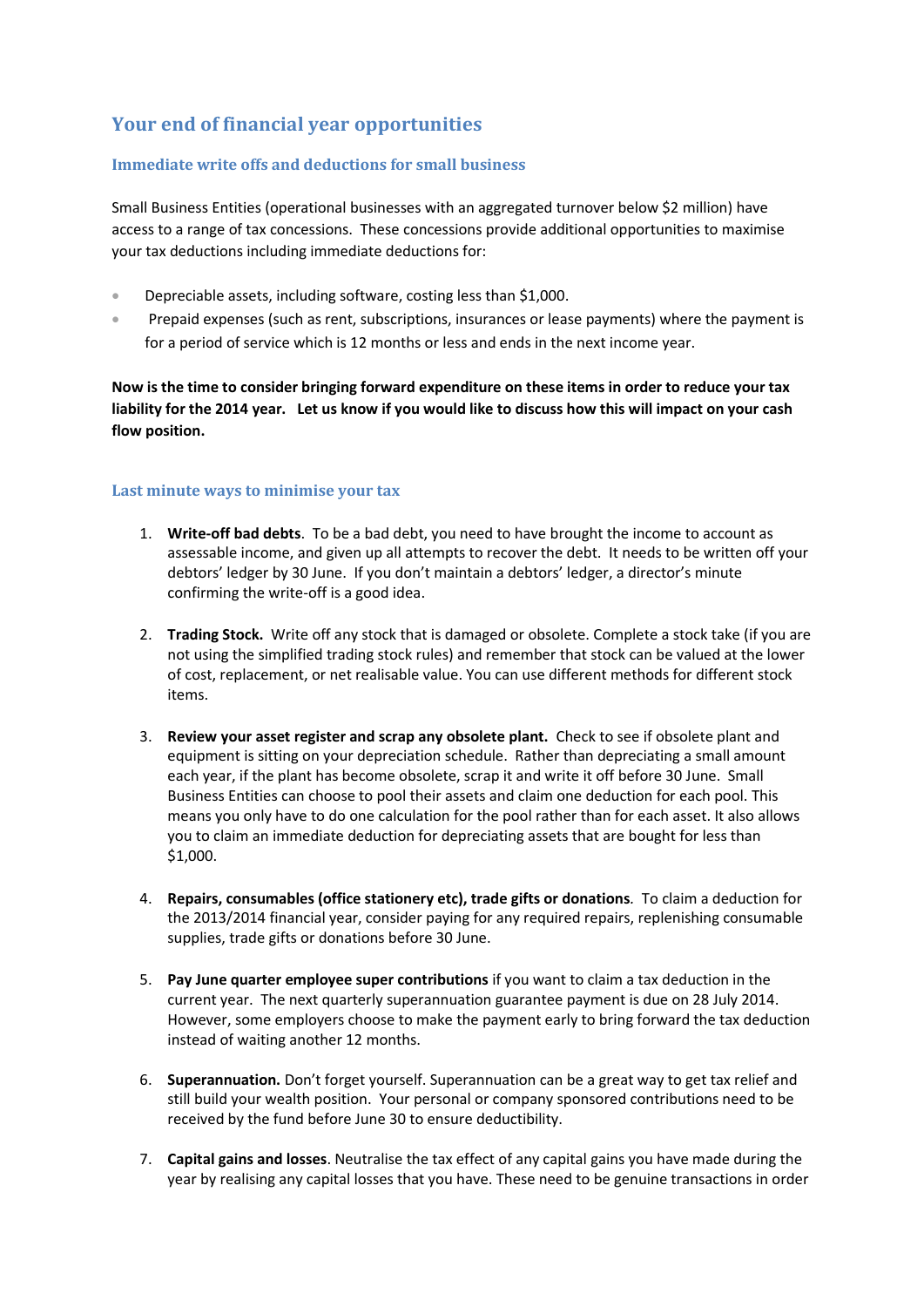to be effective for tax purposes. It may be possible to contribute assets with unrealised losses to superannuation in order to do this.

- 8. **Directors' fees and bonuses.** Declare them before 30 June and providing the company is absolutely committed to them, you are entitled to the deduction even if they have not been paid. Again, a director's minute is a good idea. The directors and employees only need to declare this income in the year of receipt although they need to be formally notified of their entitlements by 30 June.
- 9. **Management fees**. Where management fees are being charged between related entities, make sure that the charges have been raised by June 30. Where management charges are used, make sure they are commercially reasonable and there is documentation to support this position. If any transactions are being undertaken with international related parties then the transfer pricing rules need to be considered and the ATO's expectations in relation to documentation will be much greater. This is an area that the ATO are placing under greater scrutiny.

### **Minimising the cost of end of year compliance**

Having your paperwork organised always makes life much easier. Preparing your end of year documents and information prior to coming to see us will save you time and money. This is a general list of what to have ready when we next meet with you.

- Accounts data file (MYOB, Quickbooks)
- Debtors & creditors reconciliation
- Stock take if applicable (or if your business is an SBE, use the simplified trading stock rules mentioned above)
- June 30 bank statements on all relevant loan documents
- **Documents on new assets bought or sold, including the date you entered the contract and the date** the asset was first used or installed ready for use
- Payroll reconciliation
- **Superannuation reconciliation**
- Bank statements on operating accounts
- Cash book (if applicable)
- June 30 statements on any investment or operating accounts

And, if we are preparing your individual income tax return:

- PAYG Payment Summary
- Tax statements of managed investment funds
- Interest income from banks and building societies
- Dividend statements for dividends received
- For share sales or purchases, the purchase and sale contract notes
- For real estate sales or purchases, the solicitor's correspondence for the purchase and sale
- Rental property statements from real estate agent and details of other expenditure incurred
- Work related expenses
- Travel expenses
- Donations to charities
- Health insurance and rebate entitlement